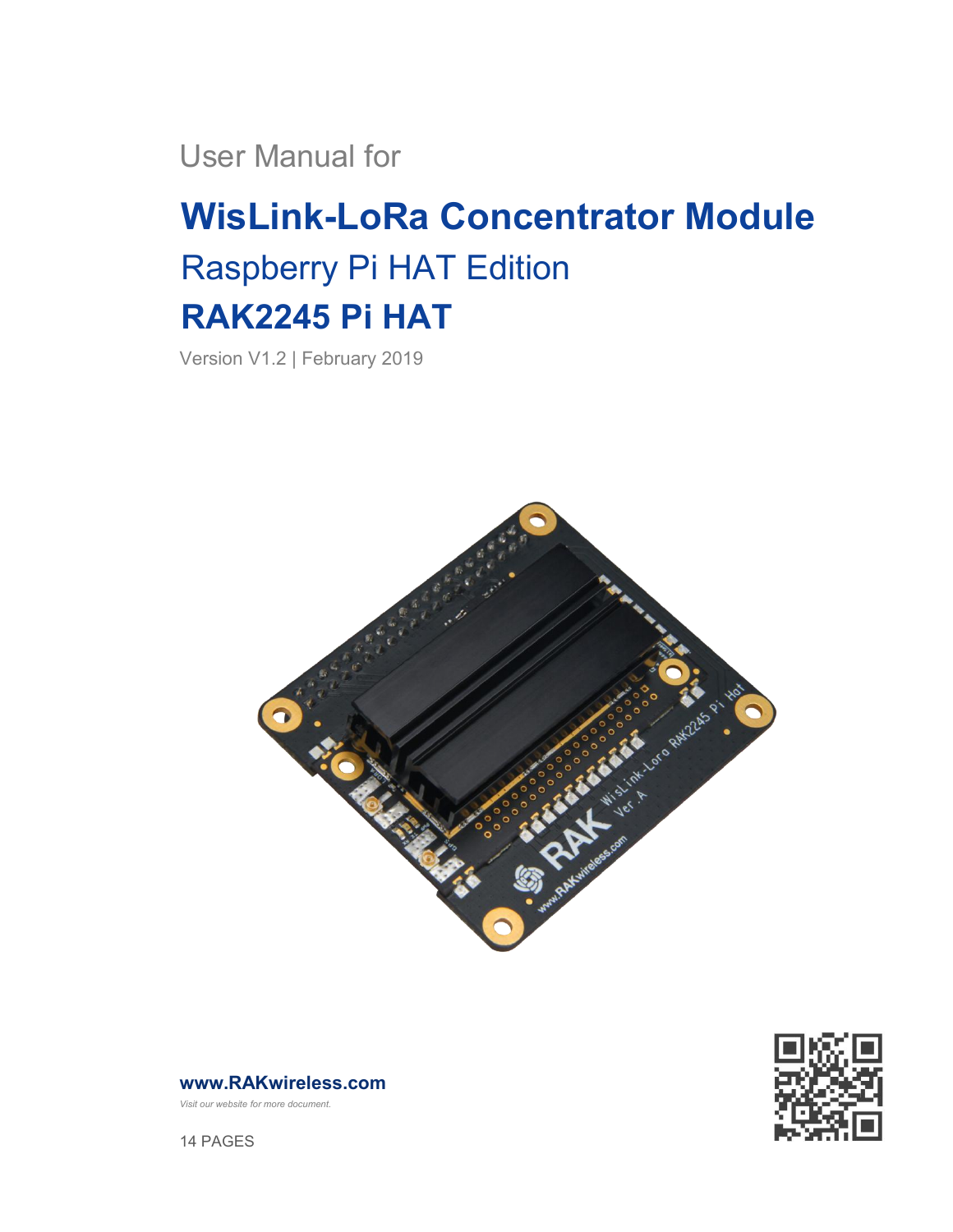

## **Table of Contents**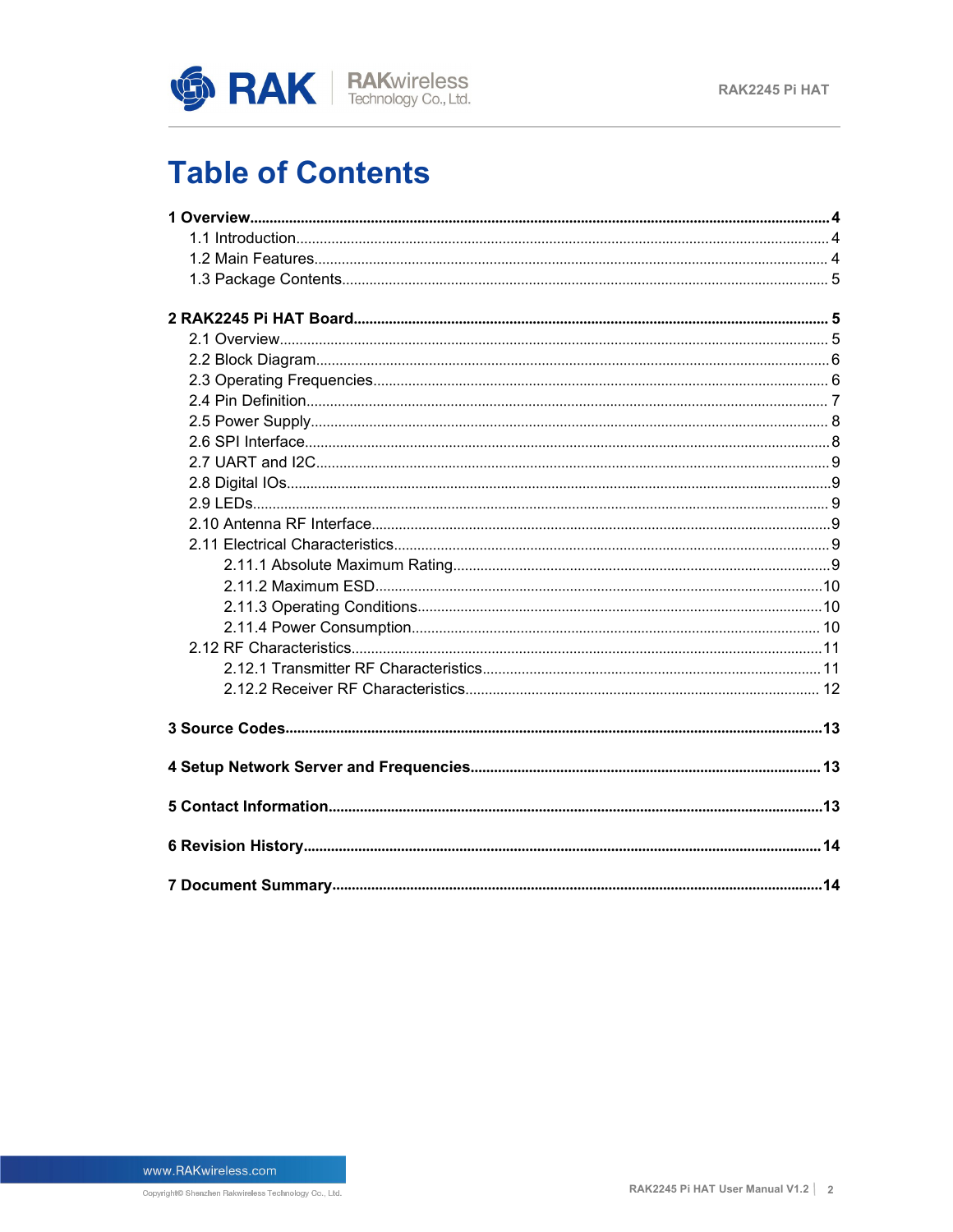

## **List of Tables**

## **List of Figures**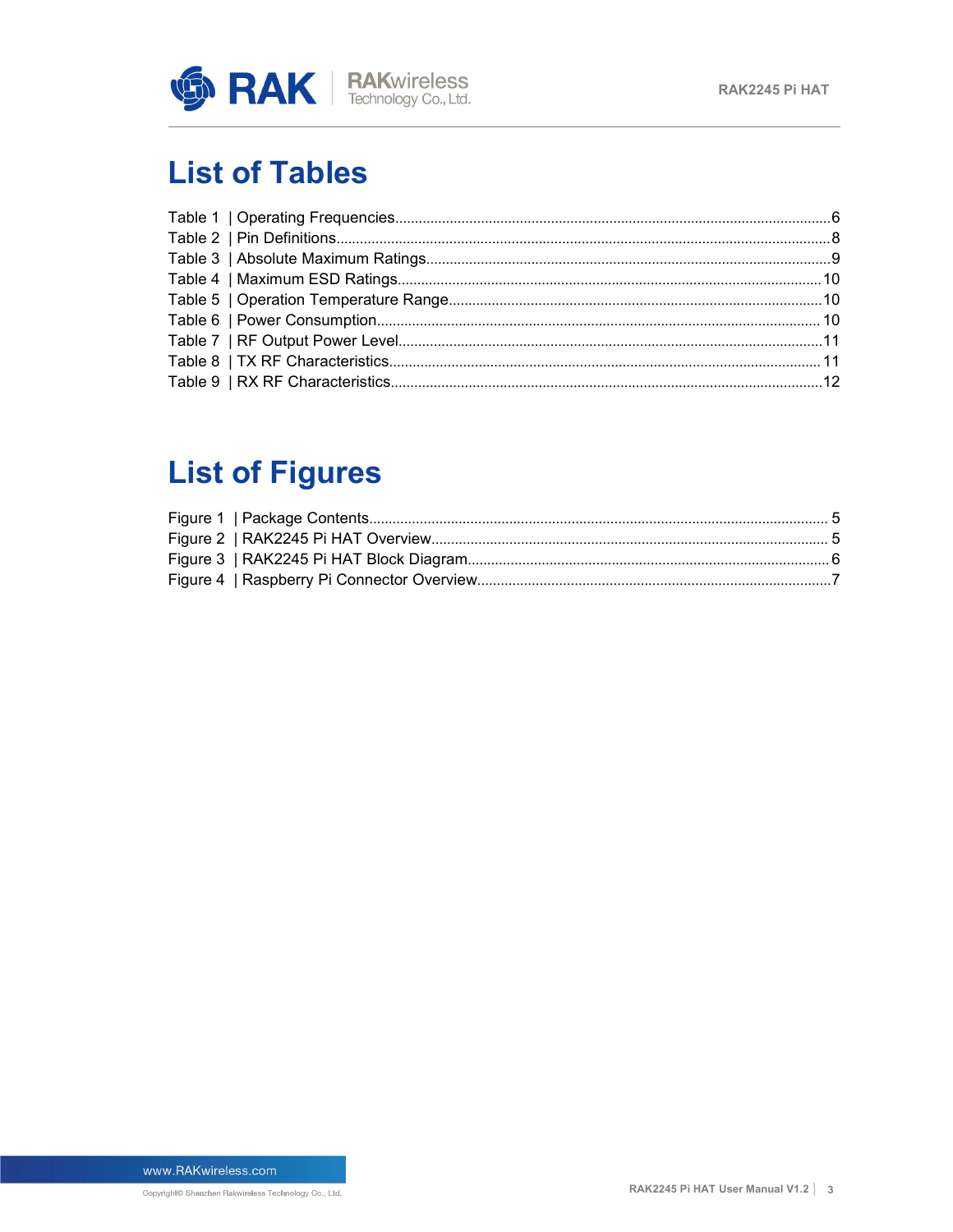

## <span id="page-3-0"></span><sup>1</sup> **Overview**

#### <span id="page-3-1"></span>1.1 **Introduction**

RAK**2245** Pi HAT is a module with Raspberry PI form factor. It can be plugged into Raspberry PI such as Raspberry Pi 3 Model B+ as a complete RF front end of LoRa gateway.It supports eight channels and is available for LoRaWAN global frequency bands. The board is the smallest LoRaWAN gateway concentrator which integrates the Ublox MAX-7Q GPS Module and heat sink.

The board can provide low data rate LoRa radio links in ultra-fast speed. It is powered by a Semtech SX1301 transceiver concentrator that is capable of managing packets from many remotely dispersed end-points. Two Semtech SX125X are integrated for RF front end I/Q transceivers.

The RAK**2245** Pi HAT is a complete and cost efficient LoRa gateway solution that can help you develop a full LoRa system. This is an economical way to create different solutions like smart grid, intelligent farm and other IoT applications. It is also ideal for manufacturing small series that can expand into more applications.

**Note: There are 2 type version with RAK2245 Series for the various interface in GPS mdoule.**

**If you need use the Cellular Module (RAK2013 series), you must select the RAK2245 series I2C version. If you don't need the Cellular Module, any version can be working well. The default version is UART.**

#### <span id="page-3-2"></span>1.2 **Main Features**

- Compatible with Raspberry Pi 3 Model B+ edition.
- **Integrated Ublox MAX-7Q GPS Module and heat sink.**
- SX1301 base band processor, emulates 49 x LoRa demodulators, 10 parallel demodulation paths, supports 8 uplink /1 downlink channels.
- **2** units of SX125x Tx/Rx front-ends for high/ low frequency.
- **Supports 5V power supply, integrated level conversion circuit.**
- TX power up to 27dBm, RX sensitivity down to -139dBm@SF12, BW 125KHz.
- **Supports latest LoRaWAN 1.0.2 protocol.**
- Supports global license-free frequency band (EU433, CN470, EU868, US915, AS923, AU915, KR920, IN865 and AS920).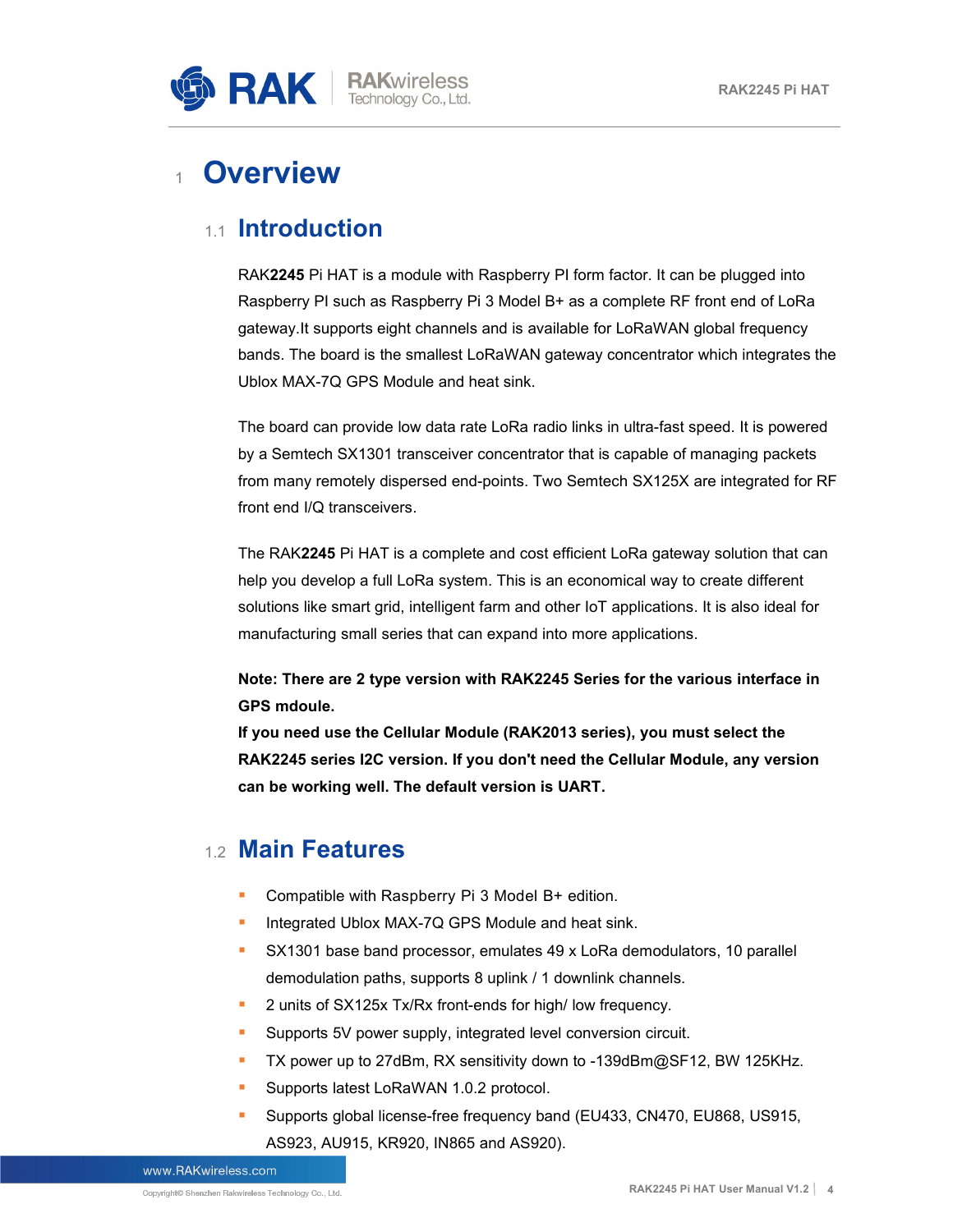

**Supports SPI, UART, I2C interface.** 

### <span id="page-4-0"></span>1.3 **Package Contents**



<span id="page-4-3"></span><span id="page-4-1"></span><sup>2</sup> **RAK2245 Pi HAT Board**

#### <span id="page-4-2"></span>2.1 **Overview**

RAK**2245** Pi HAT module with Raspberry Pi connector is shown below, it has outer dimensions of 56.00 x 65.00 x 22.00 mm (±2mm).



<span id="page-4-4"></span>*Figure 2 | RAK2245 Pi HAT Overview*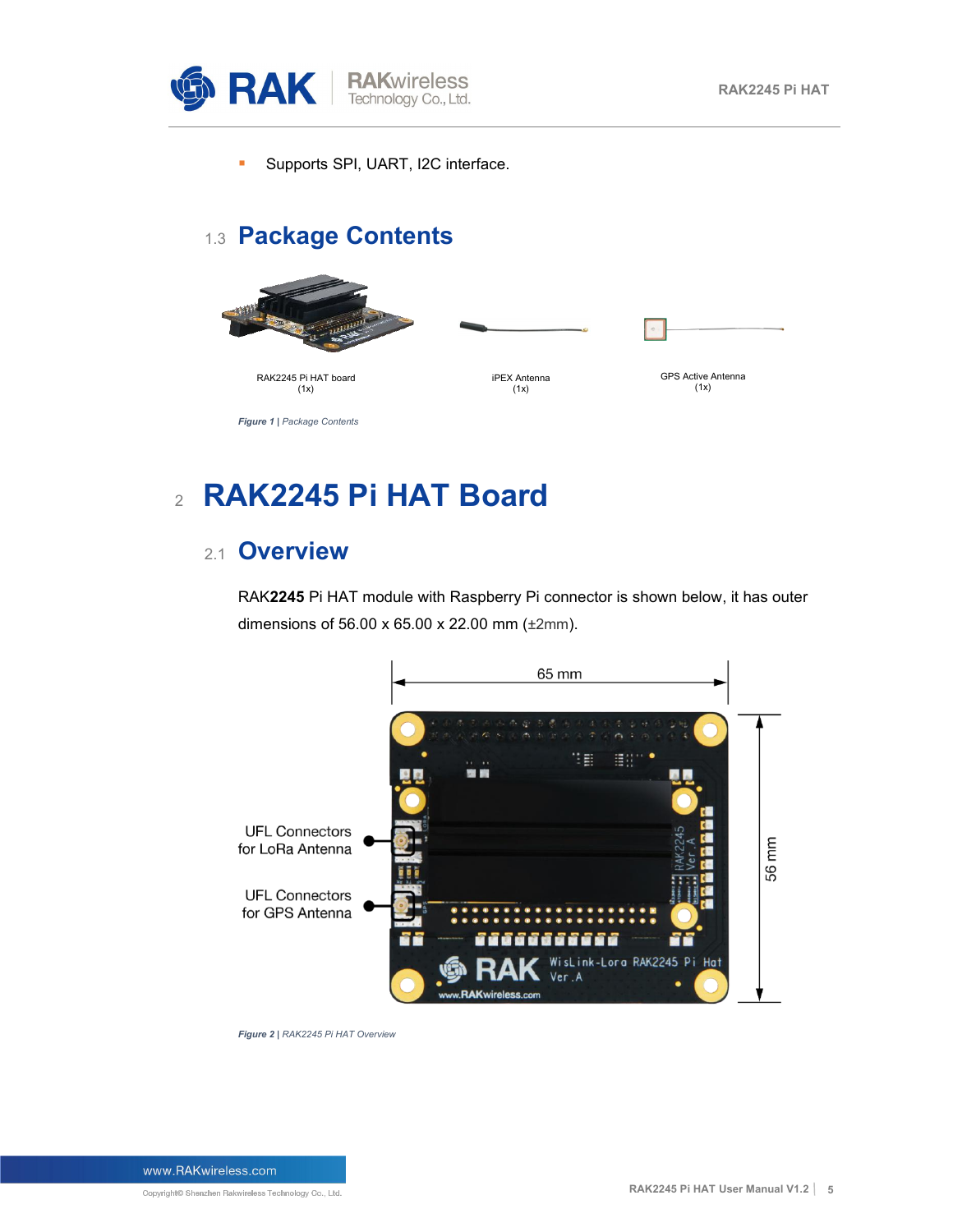

### <span id="page-5-0"></span>2.2 **Block Diagram**

The block diagram of RAK2245 Pi HAT shown as below.



<span id="page-5-3"></span>*Figure 3 | RAK2245 Pi HAT Block Diagram*

The SX1301 digital baseband chip contains 10 programmable reception paths. Those paths have differentiated levels of programmability and allow different use cases. It is important to understand the differences between those demodulation paths to make the best possible use from the system.

### <span id="page-5-1"></span>2.3 **Operating Frequencies**

The board supports all LoRaWAN frequency channels as below. Which is easy to configure while building the firmware from the source code.

| <b>Region</b>        | <b>Frequency (MHz)</b> |
|----------------------|------------------------|
| <b>Europe</b>        | EU433, EU868           |
| China                | CN470                  |
| <b>North America</b> | <b>US915</b>           |
| Asia                 | AS923, AS920           |
| Australia            | AU915                  |
| Korea                | <b>KR920</b>           |
| Indian               | <b>IN865</b>           |

<span id="page-5-2"></span>*Table 1 | Operating Frequencies*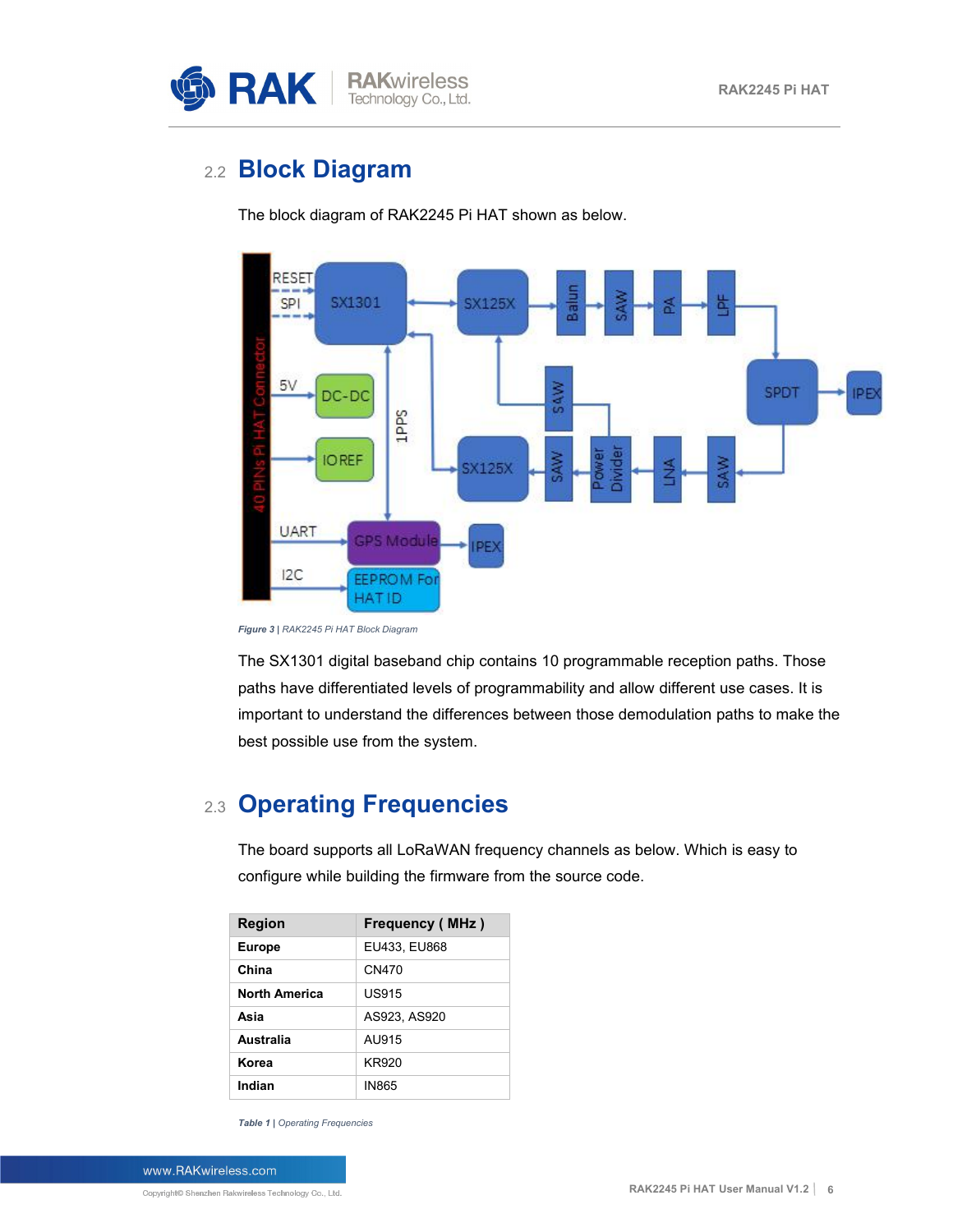

### <span id="page-6-0"></span>2.4 **Pin Definition**

The pin connector ofRAK**2245** Pi HAT is located at the bottom side. Refer to the diagram and table below for the description and numbering of each pins.



#### <span id="page-6-1"></span>*Figure 4 | Raspberry Pi Connector Overview*

| Pin            | <b>Name</b>  | <b>Description</b>                         | <b>Pin</b>   | <b>Name</b>         | <b>Description</b>                                                                                                               |
|----------------|--------------|--------------------------------------------|--------------|---------------------|----------------------------------------------------------------------------------------------------------------------------------|
| 1              | 3.3V         | 3.3V Supply Voltage                        | $\mathbf{2}$ | $+5V$               | +5V Supply Voltage                                                                                                               |
| 3              | <b>SDA</b>   | I2C SDA (Connect to<br>GPS Module I2C SDA) | 4            | $+5V$               | +5V Supply Voltage                                                                                                               |
| 5              | <b>SCL</b>   | I2C SCL (Connect to<br>GPS Module I2C_SCL) | 6            | <b>GND</b>          | <b>GND</b>                                                                                                                       |
| $\overline{7}$ | <b>NC</b>    | No Connection                              | 8            | UART<br><b>RXD</b>  | It should be connected to<br><b>RASPBERRY PI's</b><br>UART TXD. This pin is<br>connected to GPS Module's<br>UART RXD internally. |
| 9              | <b>GND</b>   | <b>GND</b>                                 | 10           | UART T<br><b>XD</b> | It should be connected to<br><b>RASPBERRY PI's</b><br>UART RXD. This pin is<br>connected to GPS Module's<br>UART TXD internally. |
| 11             | <b>RESET</b> | SX1301 RESET (GPIO17<br>of RASPBERRY PI)   | 12           | N <sub>C</sub>      | No Connection                                                                                                                    |
| 13             | <b>NC</b>    | No Connection                              | 14           | <b>GND</b>          | <b>GND</b>                                                                                                                       |
| 15             | <b>NC</b>    | No Connection                              | 16           | N <sub>C</sub>      | No Connection                                                                                                                    |
| 17             | 3.3V         | 3.3V Supply Voltage                        | 18           | <b>NC</b>           | No Connection                                                                                                                    |

*Continuation:*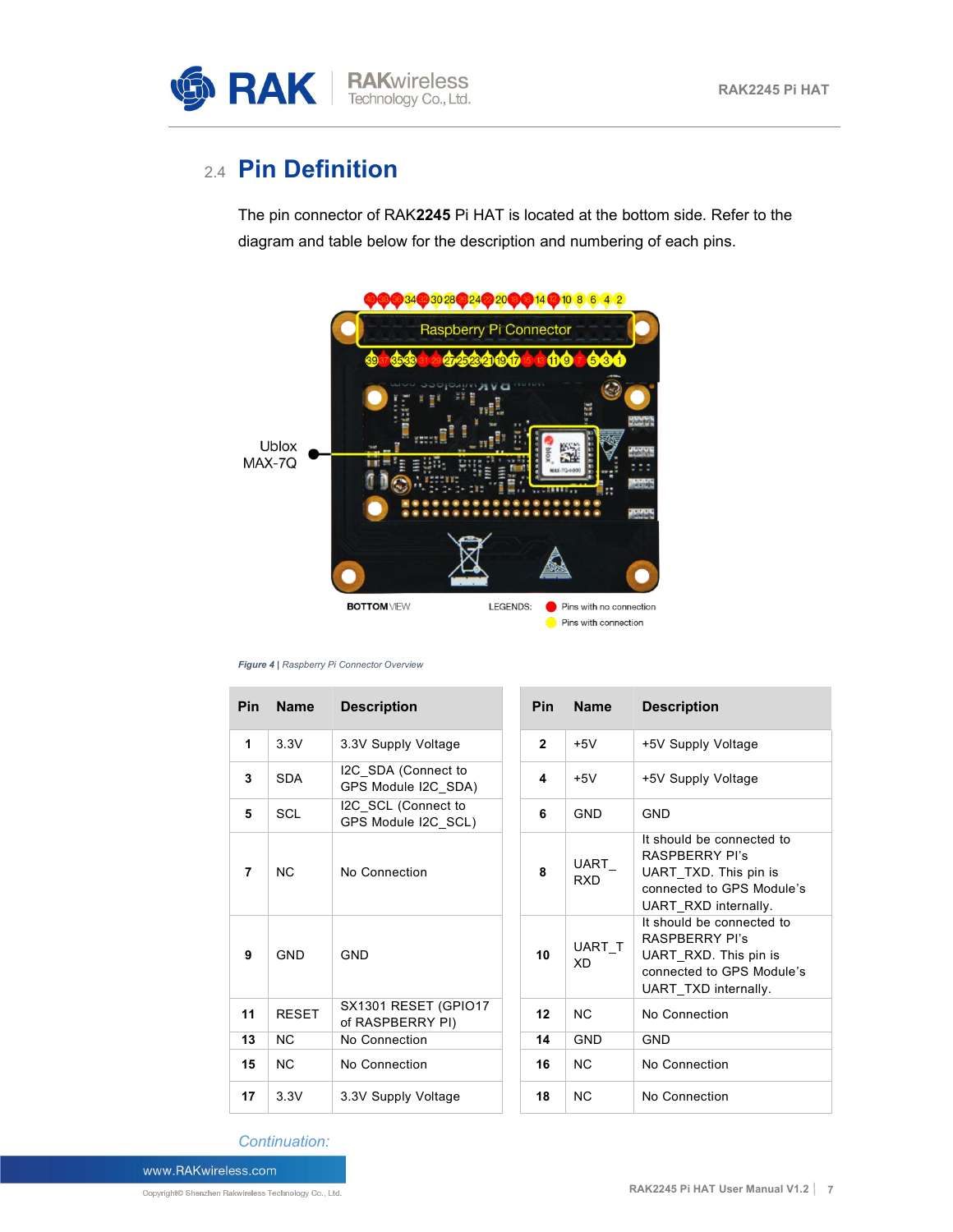

| <b>RAKwireless</b>   |  |
|----------------------|--|
| Technology Co., Ltd. |  |

| Pin | <b>Name</b>                 | <b>Description</b>                                                                                                           | Pin | <b>Name</b> | <b>Description</b>                                                                                                        |
|-----|-----------------------------|------------------------------------------------------------------------------------------------------------------------------|-----|-------------|---------------------------------------------------------------------------------------------------------------------------|
| 19  | SPI_M<br>OSI                | It should be connected to<br>RASPBERRY PI's SPI<br>MOSI. This pin is<br>connected to SX1301's<br>SPI MOSI internally.        | 20  | <b>GND</b>  | <b>GND</b>                                                                                                                |
| 21  | SPI MI<br>SO                | It should be connected to<br><b>RASPBERRY PI's</b><br>SPI_MISO. This pin is<br>connected to SX1301's<br>SPI MISO internally. | 22  | <b>NC</b>   | No Connection                                                                                                             |
| 23  | SPI_CL<br>K                 | It should be connected to<br><b>RASPBERRY PI's</b><br>SPI_SCLK. This pin is<br>connected to SX1301's<br>SPI CLK internally.  | 24  | SPI CS      | It should be connected to<br><b>RASPBERRY PI's</b><br>SPI_CE0. This pin is<br>connected to SX1301's<br>SPI CS internally. |
| 25  | <b>GND</b>                  | <b>GND</b>                                                                                                                   | 26  | <b>NC</b>   | No Connection                                                                                                             |
| 27  | ID SD                       | I2C SDA for HAT ID<br><b>EEPROM</b>                                                                                          | 28  | ID_SC       | I2C_SCL for HAT ID<br><b>EEPROM</b>                                                                                       |
| 29  | <b>NC</b>                   | No Connection                                                                                                                | 30  | <b>GND</b>  | <b>GND</b>                                                                                                                |
| 31  | <b>NC</b>                   | No Connection                                                                                                                | 32  | <b>NC</b>   | No Connection                                                                                                             |
| 33  | <b>RESET</b><br>$_C$ GPS    | <b>GPS Module reset PIN</b><br>(GPIO13 of Raspberry Pi)                                                                      | 34  | <b>GND</b>  | <b>GND</b>                                                                                                                |
| 35  | <b>STAND</b><br>BY GP<br>S. | GPS Module standby PIN<br>(GPIO19 of Raspberry Pi)                                                                           | 36  | <b>NC</b>   | No Connection                                                                                                             |
| 37  | <b>NC</b>                   | No Connection                                                                                                                | 38  | <b>NC</b>   | No Connection                                                                                                             |
| 39  | <b>GND</b>                  | <b>GND</b>                                                                                                                   | 40  | <b>NC</b>   | No Connection                                                                                                             |

<span id="page-7-2"></span>*Table 2 | Pin Definitions*

### <span id="page-7-0"></span>2.5 **Power Supply**

RAK**2245** Pi HAT module is powered through 5V or 3.3V power pins.

### <span id="page-7-1"></span>2.6 **SPI Interface**

The pin connector provides an SPI connection which allows direct access to the Sx1301 SPI interface. This gives the target system the possibility to use existing SPI interfaces to communicate with the module.

*Note: Please reset SX1301 via PIN 11 after turning on RAK2245 Pi HAT.*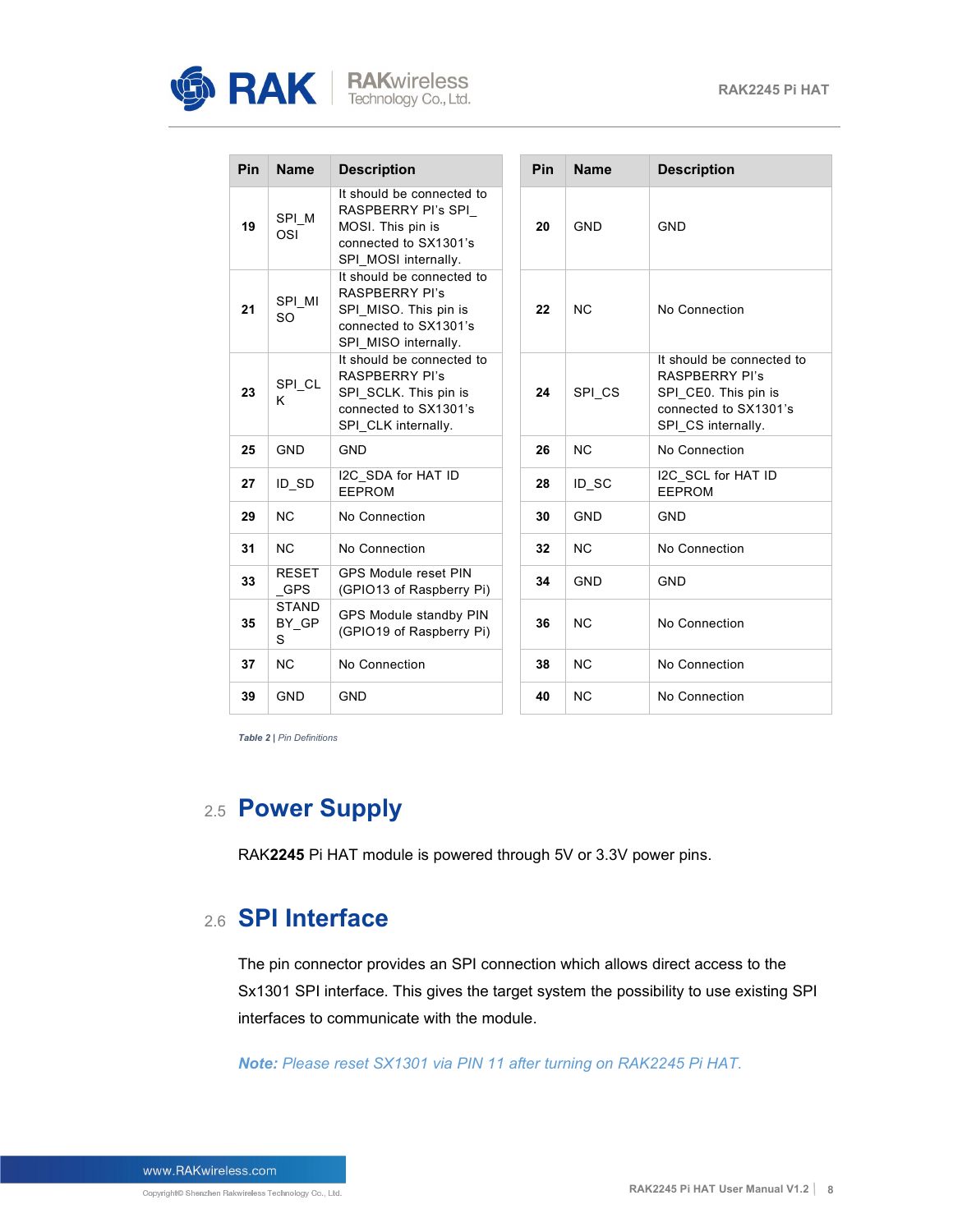

#### <span id="page-8-0"></span>2.7 **UART and I2C**

UART and I2C connections are also included on the pin connector. These connections allow direct access to the GPS module. The 1PPS is connected internally to SX1301.

### <span id="page-8-1"></span>2.8 **Digital IOs**

There are two digital IO PINs, which give the user an interface to reset the GPS module or set it into standby mode.

#### <span id="page-8-2"></span>2.9 **LEDs**

3 x Green LED for indicating the status of PWR, TX, RX.

### <span id="page-8-3"></span>2.10**Antenna RF Interface**

The modules have two RF interfaces for LoRa and GPS antennas over the standard UFL connectors (Hirose U. FL-R-SMT). It has a characteristic impedance of 50OHM and supports both Tx and Rx via RF ports, providing the antenna interface.

### <span id="page-8-4"></span>2.11**Electrical Characteristics**

The following are the electrical characteristics of RAK2245 Pi HAT. Please contact us if you need other details and/or parameter for your project.

#### 2.11.1 **Absolute Maximum Rating**

<span id="page-8-5"></span>The values and range given below are all in accordance with Absolute Maximum Rating System (IEC 134).

| <b>Parameter</b>             | <b>Description</b> | Min.    | Typ. | Max.             |
|------------------------------|--------------------|---------|------|------------------|
| <b>Supply Voltage (VDD)</b>  | Input DC voltage   | $-0.3V$ | 5.0V | 5.5V             |
| <b>Operating Temperature</b> | Temperature Range  | -40°C   |      | +85 $^{\circ}$ C |
| <b>RF Input Power</b>        |                    |         |      | $-15$ d $Bm$     |

<span id="page-8-6"></span>*Table 3 | Absolute Maximum Ratings*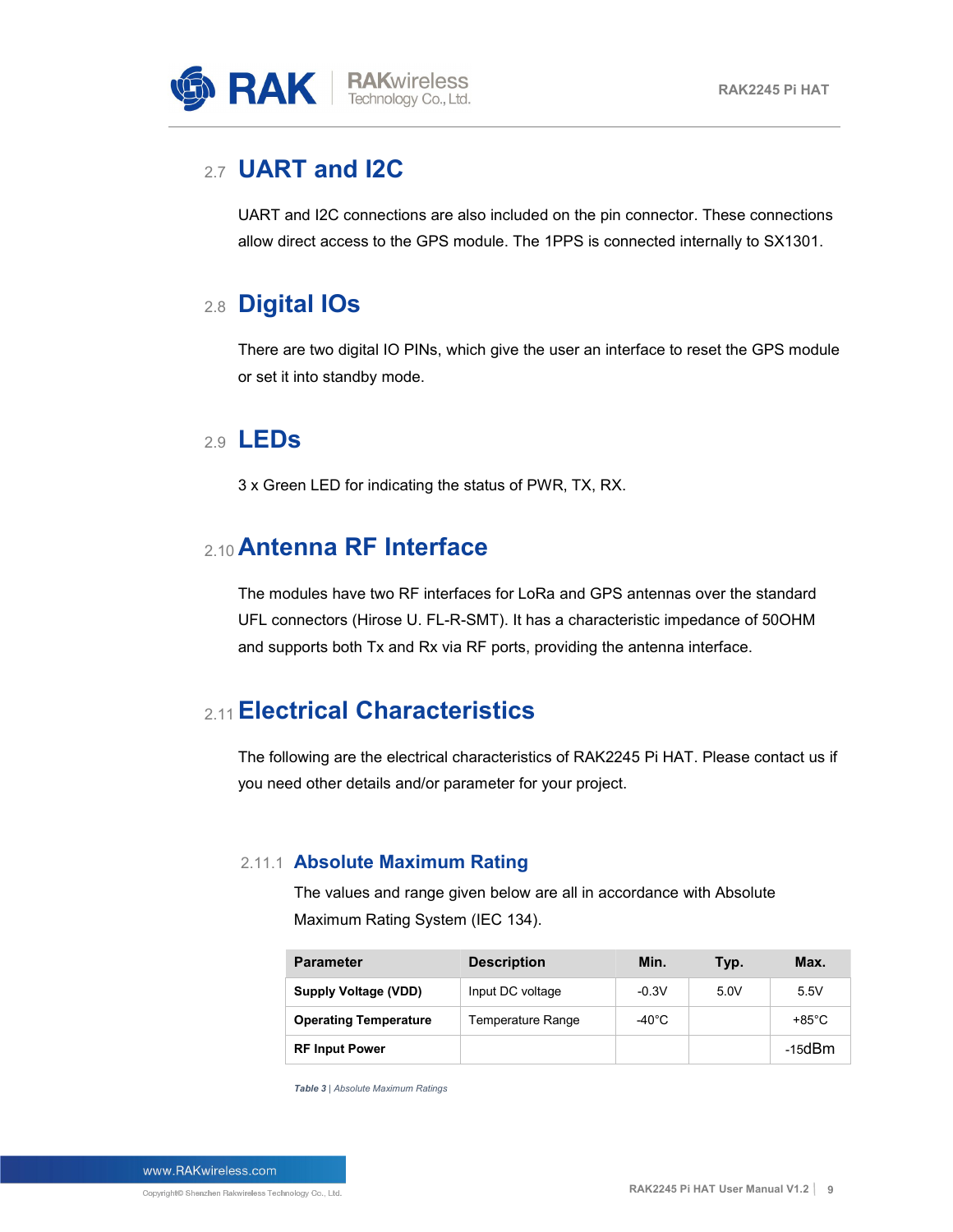

*Note: With RF output power level above +15 dBm a minimum distance to a transmitter should be 1 m for avoiding too large input level.*

#### 2.11.2 **Maximum ESD**

<span id="page-9-0"></span>The table below lists the maximum ESD.

| <b>Parameter</b>                                   | <b>Min</b> | <b>Typical</b> | <b>Max</b> | <b>Remarks</b>                                  |
|----------------------------------------------------|------------|----------------|------------|-------------------------------------------------|
| <b>ESD sensitivity for all</b><br>pins except ANT1 |            |                | $1$ kV     | Human Body Model according to<br>JESD22-A114    |
| <b>ESD sensitivity for</b><br>ANT <sub>1</sub>     |            |                | $1$ kV     | Human Body Model according to<br>JESD22-A114    |
| <b>ESD immunity for ANT1</b>                       |            |                | 4 kV       | Contact Discharge according to<br>IEC 61000-4-2 |
|                                                    |            |                | 8 kV       | Air Discharge according to IEC<br>61000-4-2     |

<span id="page-9-3"></span>*Table 4 | Maximum ESD Ratings*

*Note: The module isan Electrostatic Sensitive Device and require special precautions when handling.*

#### 2.11.3 **Operating Conditions**

<span id="page-9-1"></span>The table below lists the operation temperature range.

| <b>Parameter</b>                | Min.            | <b>Typical</b>  | Max.            | <b>Remarks</b>                                    |
|---------------------------------|-----------------|-----------------|-----------------|---------------------------------------------------|
| Normal operating<br>temperature | $-40^{\circ}$ C | $+25^{\circ}$ C | $+85^{\circ}$ C | Fully functional and meets 3GPP<br>specifications |

<span id="page-9-4"></span>*Table 5 | Operation Temperature Range*

#### 2.11.4 **Power Consumption**

<span id="page-9-5"></span><span id="page-9-2"></span>

| <b>Mode</b>                 | <b>Condition</b>            | Min | <b>Typical</b>     | Max |
|-----------------------------|-----------------------------|-----|--------------------|-----|
| Active-Mode(TX)             | TX enabled and RX disabled. |     | 336mA              |     |
| Active-Mode(RX)             | TX disabled and RX enabled. |     | 360 <sub>m</sub> A |     |
| Table 6   Power Consumption |                             |     |                    |     |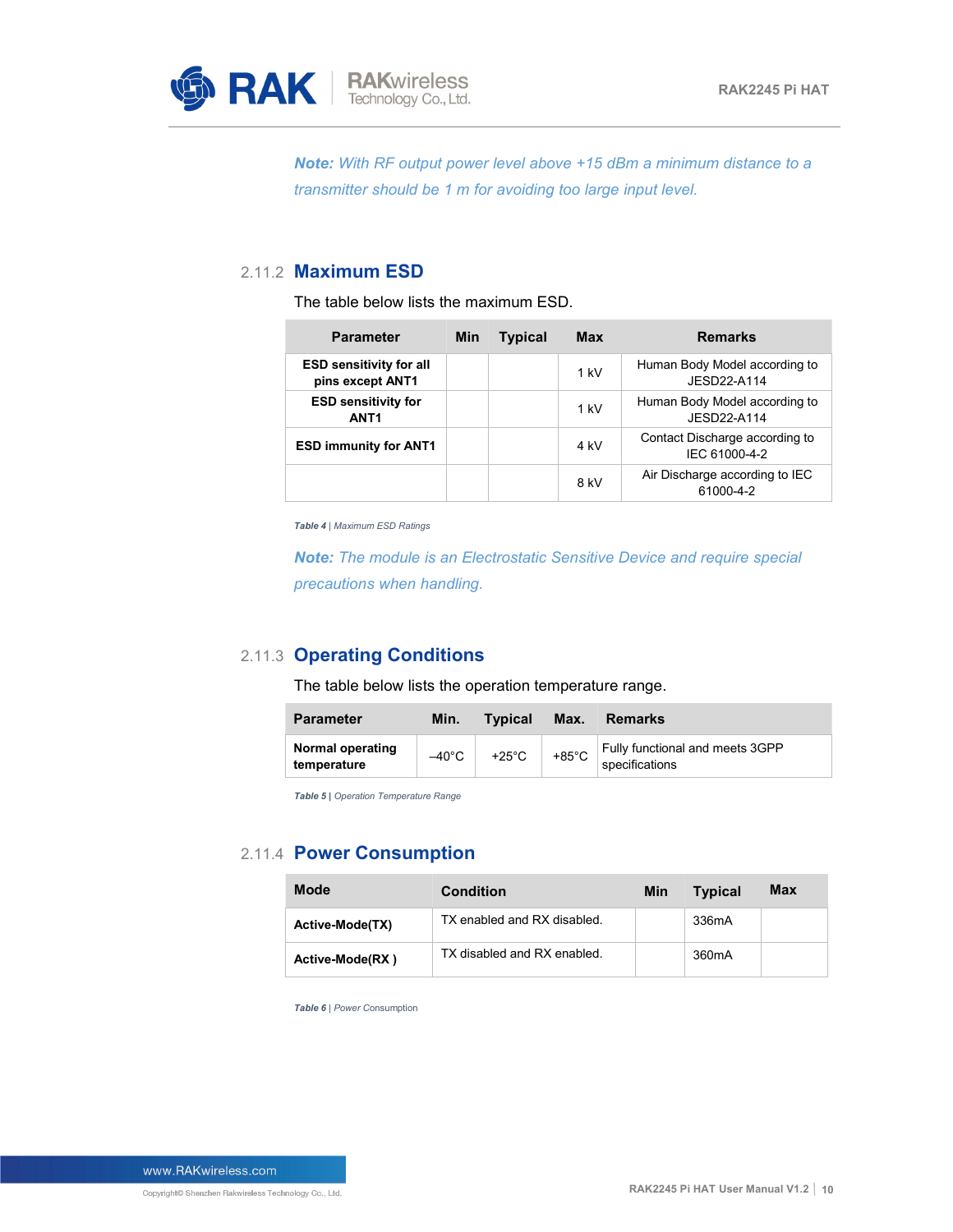

### <span id="page-10-0"></span>2.12**RF Characteristics**

#### 2.12.1 **Transmitter RF Characteristics**

<span id="page-10-1"></span>The RAK2245 Pi HAT has an excellent transmitter performance. It is highly recommended to use an optimized configuration for the power level configuration, which is part of the HAL. This results in a mean RF output power level and current consumption.

|              | PA Control DAC Control MIX Control |         | <b>DIG Gain</b> | <b>Nominal RF Power</b><br>Level [dBm] |
|--------------|------------------------------------|---------|-----------------|----------------------------------------|
| $\mathbf 0$  | 3                                  | 8       | $\pmb{0}$       | -6                                     |
| $\mathbf 0$  | 3                                  | $10\,$  | $\mathsf 0$     | $-3$                                   |
| $\mathbf 0$  | $\mathbf{3}$                       | 14      | $\pmb{0}$       | $\pmb{0}$                              |
| 1            | $\mathbf{3}$                       | 9       | $\mathbf{3}$    | 4                                      |
| 1            | $\mathfrak{S}$                     | $\bf 8$ | $\pmb{0}$       | 8                                      |
| 1            | 3                                  | 9       | $\mathsf 0$     | 10                                     |
| 1            | $\mathsf 3$                        | 11      | $\mathsf 0$     | 12                                     |
| 1            | $\mathsf 3$                        | 12      | $\mathsf 0$     | 14                                     |
| 1            | 3                                  | 13      | 0               | 16                                     |
| $\mathbf{2}$ | 3                                  | 12      | $\mathsf 0$     | 17                                     |
| $\mathbf{2}$ | $\mathfrak{S}$                     | 13      | $\pmb{0}$       | 19                                     |
| $\mathbf{2}$ | $\mathbf{3}$                       | 14      | $\mathsf 0$     | 20                                     |
| 3            | 3                                  | $10\,$  | 0               | 0                                      |
| 3            | 3                                  | 11      | 0               | 0                                      |
| 3            | 3                                  | 12      | 0               | 25                                     |
| 3            | $\mathsf 3$                        | 13      | $\pmb{0}$       | 26                                     |
| 3            | $\mathbf{3}$                       | 14      | $\pmb{0}$       | 27                                     |

<span id="page-10-2"></span>*Table 7 | RF Output Power Level*

#### T=25℃, V<sub>DD</sub>=5V (Typical) if nothing else stated.

| <b>Parameter</b>                             | <b>Condition</b>           | <b>Min</b> | Typ. | <b>Max</b> |
|----------------------------------------------|----------------------------|------------|------|------------|
| <b>Frequency Range</b>                       |                            | 863 MHz    |      | 870 MHz    |
| <b>Modulation Techniques</b>                 | FSK/LoRaTM                 |            |      |            |
| TX Frequency Variation vs.<br>Temperature    | Power Level<br>Setting: 20 | -3 KHz     |      | $+3$ KHz   |
| <b>TX Power Variation vs.</b><br>Temperature |                            | $-5$ dBm   |      | $+5$ dBm   |
| <b>TX Power Variation</b>                    |                            | $-1.5$ dBm |      | $+1.5$ dBm |

<span id="page-10-3"></span>*Table 8 | TX RF Characteristics*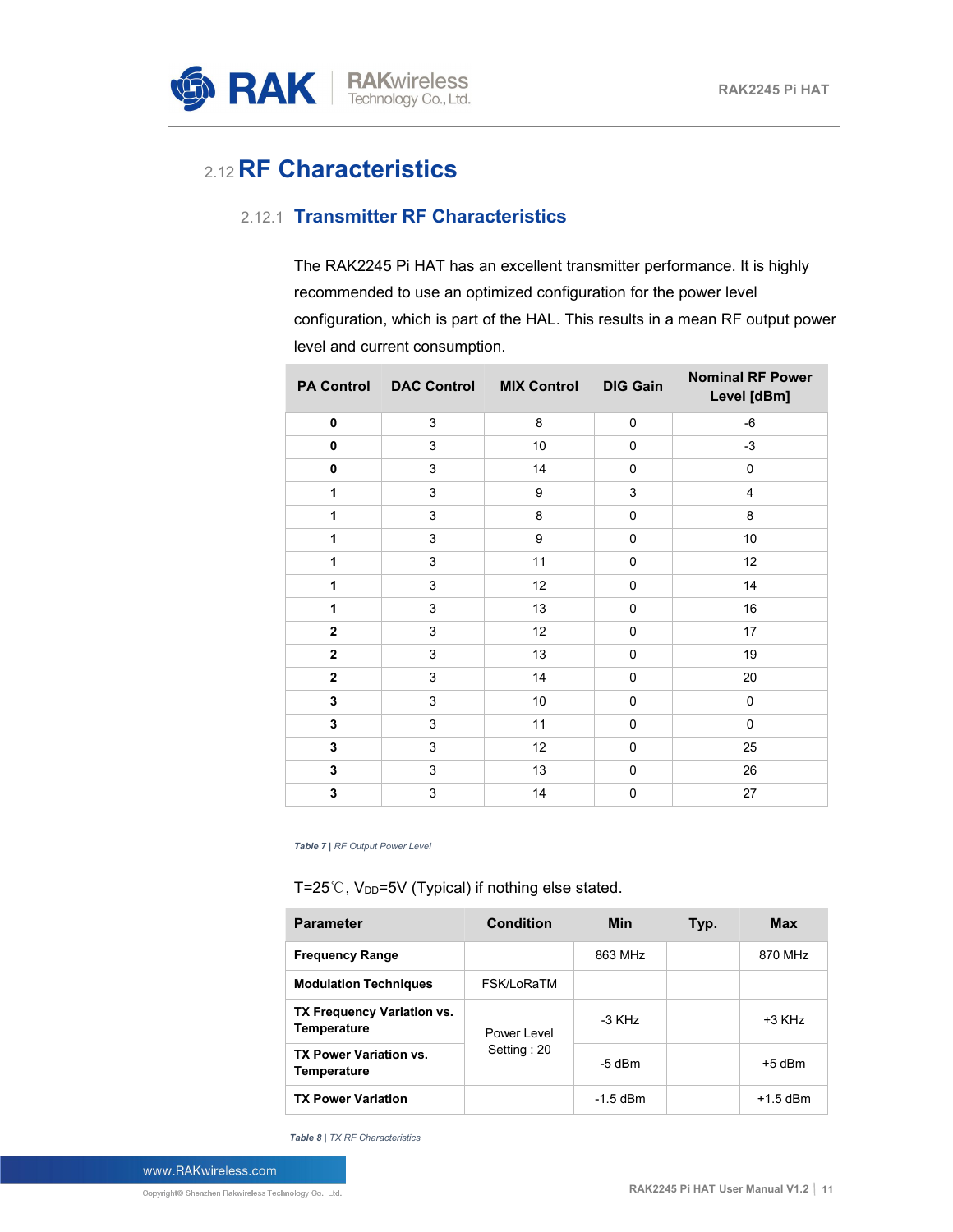

#### 2.12.2 **Receiver RF Characteristics**

<span id="page-11-0"></span>We recommended you to use optimized RSSI calibration values which is part of HAL v3.1. For both Radio 1 and 2, the RSSI-offset should be set to -169.<br>The following table gives typical sensitivity level of RAK2245 Pi HAT.

| <b>Signal Bandwidth/[KHz]</b> | <b>Spreading Factor</b> | Sensitivity/[dBm] |
|-------------------------------|-------------------------|-------------------|
| 125                           | 12                      | $-139$            |
| 125                           | 7                       | $-126$            |
| 250                           | 12                      | $-136$            |
| 250                           | 7                       | $-123$            |
| 500                           | 12                      | $-134$            |
| 500                           | 7                       | $-120$            |

<span id="page-11-1"></span>*Table 9 | RX RF Characteristics*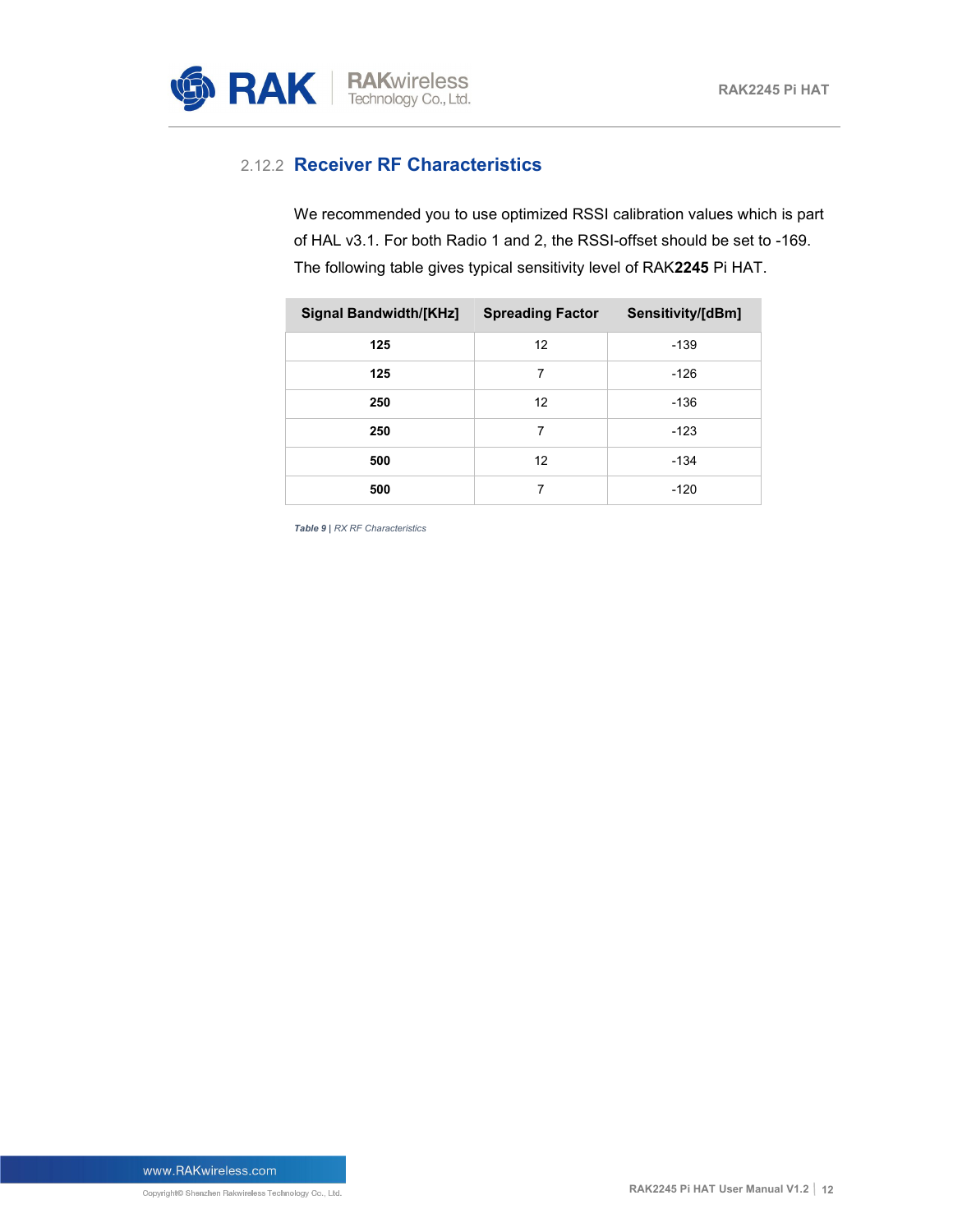

## <span id="page-12-0"></span><sup>3</sup> **Source Codes**

**Here is the open source code link:**

<https://github.com/RAKWireless/RAK2245-RAK831-LoRaGateway-RPi-Raspbian-OS>

## <span id="page-12-1"></span><sup>4</sup> **Setup Network Server and Frequencies**

The default Settings are Bulit-In LoraServer and EU868. If you get the others frequency, you must setup it firstly. For the detailed setup steps, please refer to this documentation, here is the link:

Get Start with\_RAK2245&RAK831\_RPi\_LoRa\_Gateway.pdf

## <span id="page-12-2"></span><sup>5</sup> **Contact Information**

Please contact us if you need technical support or want to know more information.

Support center: <https://forum.rakwireless.com/>

Email us: [info@rakwireless.com](mailto:info@rakwireless.com)